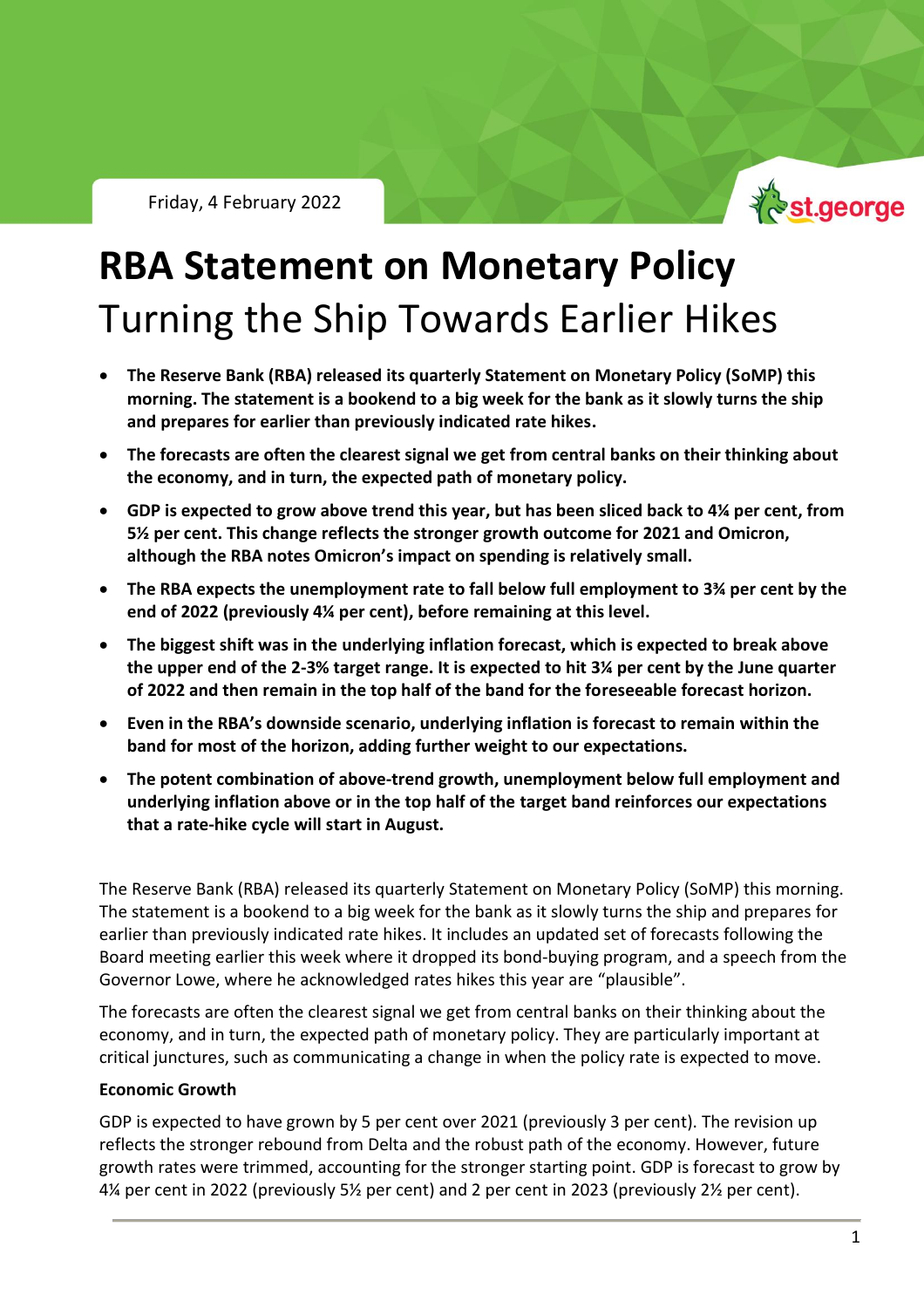On the impact of the Omicron variant, the RBA noted that signs point to the impact on spending being relatively small. The spread has been "disruptive but is not anticipated to have a large or sustained impact on growth." Growth is expected to slow in the March quarter but is forecast to regain momentum in coming quarters. The impact of Omicron is expected to be smaller than previous COVID-19 waves.

Output Growth and Inflation Forecasts<sup>(a)</sup>

| Per cent                  |                    |                                  |                    |                  |                    |                |
|---------------------------|--------------------|----------------------------------|--------------------|------------------|--------------------|----------------|
|                           | <b>Year-ended</b>  |                                  |                    |                  |                    |                |
|                           | <b>Dec</b><br>2021 | June<br>2022                     | <b>Dec</b><br>2022 | June<br>2023     | <b>Dec</b><br>2023 | June<br>2024   |
| GDP growth                | 5                  | 5                                | $4\frac{1}{4}$     | $2\frac{1}{2}$   | $\overline{2}$     | 2              |
| (previous)                | (3)                | (4)                              | $(5\frac{1}{2})$   | $(3\frac{1}{4})$ | $(2\frac{1}{2})$   | (n/a)          |
| Unemployment rate(b)      | 4.7                | $\overline{4}$                   | $3\frac{3}{4}$     | $3\frac{3}{4}$   | $3\frac{3}{4}$     | $3\frac{3}{4}$ |
| (previous)                |                    | $(4\frac{1}{2})$                 | $(4\frac{1}{4})$   | (4)              | (4)                | (n/a)          |
| <b>CPI</b> inflation      | 3.5                | $3\frac{3}{4}$                   | $3\frac{1}{4}$     | $2\frac{3}{4}$   | $2\frac{3}{4}$     | $2\frac{3}{4}$ |
| (previous)                |                    | (2 <sup>3</sup> / <sub>4</sub> ) | $(2\frac{1}{4})$   | $(2\frac{1}{4})$ | $(2\frac{1}{2})$   | (n/a)          |
| Trimmed mean<br>inflation | 2.6                | $3\frac{1}{4}$                   | $2^{3}/4$          | $2^{3}/4$        | $2\frac{3}{4}$     | $2\frac{3}{4}$ |
| (previous)                |                    | $(2\frac{1}{4})$                 | $(2\frac{1}{4})$   | $(2\frac{1}{4})$ | $(2\frac{1}{2})$   | (n/a)          |
|                           | Year-average       |                                  |                    |                  |                    |                |
|                           | 2021               | 2021/22                          | 2022               | 2022/23          | 2023               | 2023/24        |
| GDP growth                | $4\frac{3}{4}$     | $4\frac{1}{2}$                   | $5\frac{1}{2}$     | $4\frac{3}{4}$   | $2\frac{1}{2}$     | $\overline{2}$ |
| (previous)                | $(4\frac{1}{4})$   | (3 <sup>1</sup> / <sub>4</sub> ) | (5)                | (5)              | (3)                | (n/a)          |

(a) Forecasts finalised on 2 February. The forecasts are conditioned on a path for the cash rate broadly in line with expectations derived from surveys of professional economists and financial market pricing, and assume other elements of the Bank's monetary stimulus are in line with the announcement made following the February 2022 Board meeting. Other forecast assumptions (November Statement forecasts in parenthesis): TWI at 60 (62), A\$ at US\$0.71 (US\$0.74) and Brent crude oil price at US\$85bbl (US\$80bbl). The assumed rate of population growth is broadly in line with the profile set out in the Australian Government's 2021/22 Mid-year Economic and Fiscal Outlook. Forecasts are rounded to the nearest quarter point. Shading indicates historical data, shown to the first decimal point.

(b) Average rate in the quarter.

#### *Source: RBA*

#### **Labour Market**

The RBA expects the unemployment rate to fall to 3¾ per cent by the end of 2022 (previously 4¼ per cent). Unemployment is then forecast to remain at this level. The Omicron outbreak is expected to significantly impact hours worked in January and into February. However, it is not expected to have a large impact on employment.

Governor Lowe previously noted that full employment is when the unemployment rate is in the low 4s. So, unemployment with a '3' in front is beyond full employment. When an economy is beyond full employment, wage pressures can be expected to grow.

Wages are expected to pick up faster than previously expected. The Wage Price Index (WPI) is forecast to grow 2¾ per cent over 2022 (previously 2½ per cent) and 3 per cent over 2023 (unchanged). While the pick-up is expected to be gradual, broader measures of earnings (which include bonuses and other payments) are expected to increase faster than the WPI.

Governor Lowe noted in his speech that broader measures of wages growth, including the bank's liaison with businesses, would be watched by the Board in its decision making.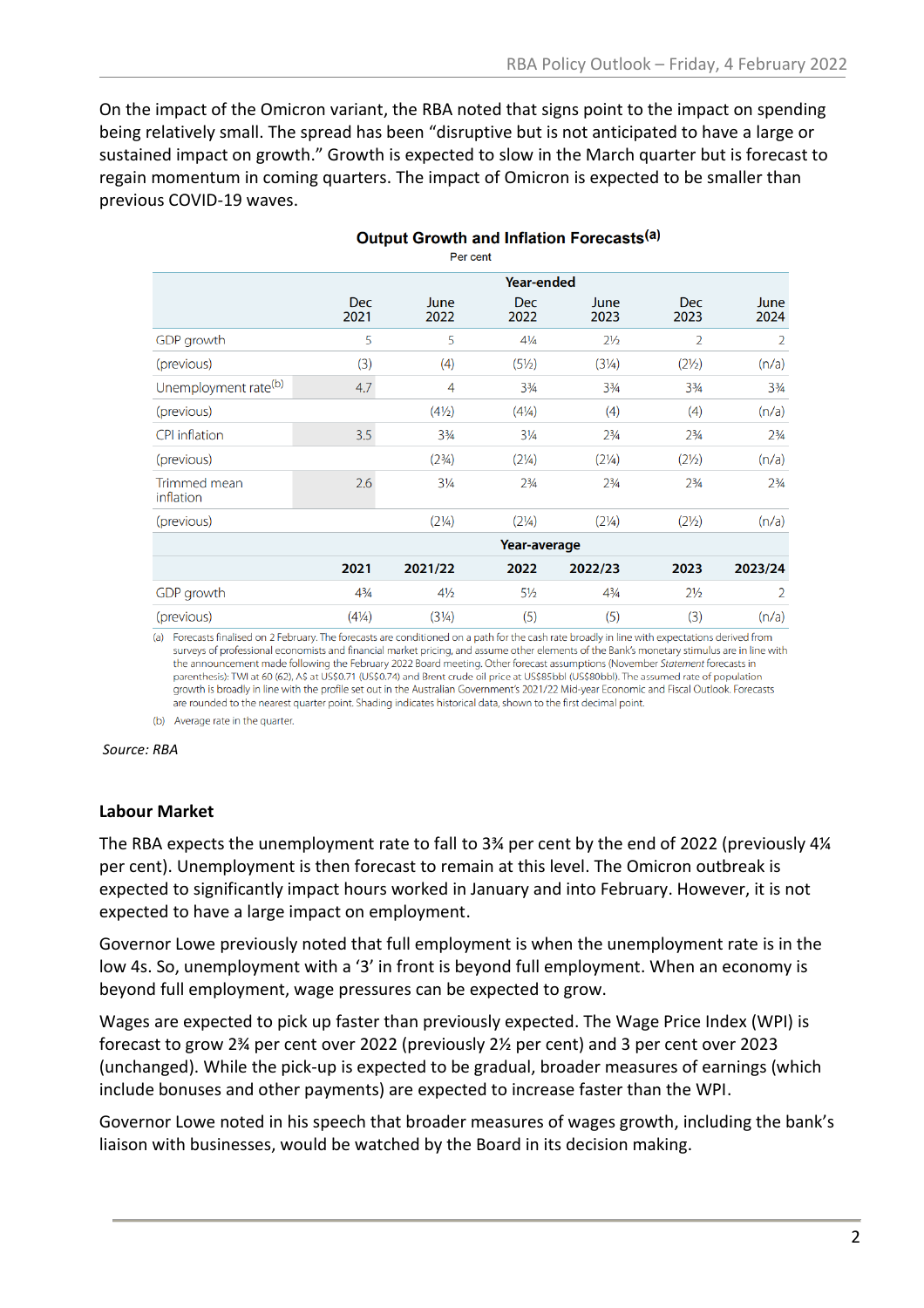# **Inflation**

Inflation in the December quarter was higher than the RBA expected. The Governor mentioned in his speech that supply-chain disruptions and changes in consumption patterns contributed to increases in inflation. However, the SoMP noted that "There is also some evidence of inflation pressures recently broadening beyond goods prices into services prices." This is an indication that inflation pressures are becoming less transitory than may have been previously expected.

The biggest shift was in the forecast for underlying inflation, which the RBA expects will break above the upper end of the target range. It is expected to hit 3¼ per cent by the June quarter of 2022, before returning to 2¾ per cent to stay in the top half of the band for the foreseeable future. In November, the RBA expected underlying inflation to hit 2¼ per cent at the end of 2021 and remain there until the June quarter of 2023.

Another notable change is the RBA's view on inflation in their upside and downside scenarios. In the upside scenario, underlying inflation increases above 3¼ per cent and trends higher throughout the forecast period. In the downside scenario, inflation falls but remains above 2 per cent for most of the forecast period.

# **Monetary Policy Outlook**

The potent combination of above-trend growth, unemployment below full employment and underlying inflation above or in the top half of the target band reinforces our expectations that a rate-hike cycle will start in August. We expect the cash rate will continue to lift through to 2024. In our view, the messaging in today's SoMP backs up this forecast.

A critical line in the SoMP that caught our eyes: "If realised, the staff forecasts imply that the Bank's policy goals would be achieved sooner than previously envisaged". In central bank speak, that is a strong endorsement for bringing forward rate hikes.

It wasn't long ago the RBA was sticking to its "central scenario" that the cash rate wouldn't lift before 2024. But this week we have seen major revisions to the forecasts, the Governor's acknowledgement that rate hikes in 2022 are "plausible", and the above statement in the SoMP. In combination, these constitute a strong signal from the RBA: get ready for higher rates.

The RBA sensibly wants to see more data before committing to a particular date, as we manage supply disruptions and ongoing challenges from the pandemic. We already had two quarters with underlying inflation at 2.1% for the September quarter and 2.6% for the December quarter of last year. We will receive two more updates in April and July. We also get two more wage prints in February and May. In amongst all that, the Federal election is shaping up for May, which the RBA will likely want to steer clear of.

We think that combination of factors leaves June as the first possible "live" date for an RBA rate hike. But the RBA has continued to emphasise it is prepared to be patient, so we still think an August lift-off is more likely.